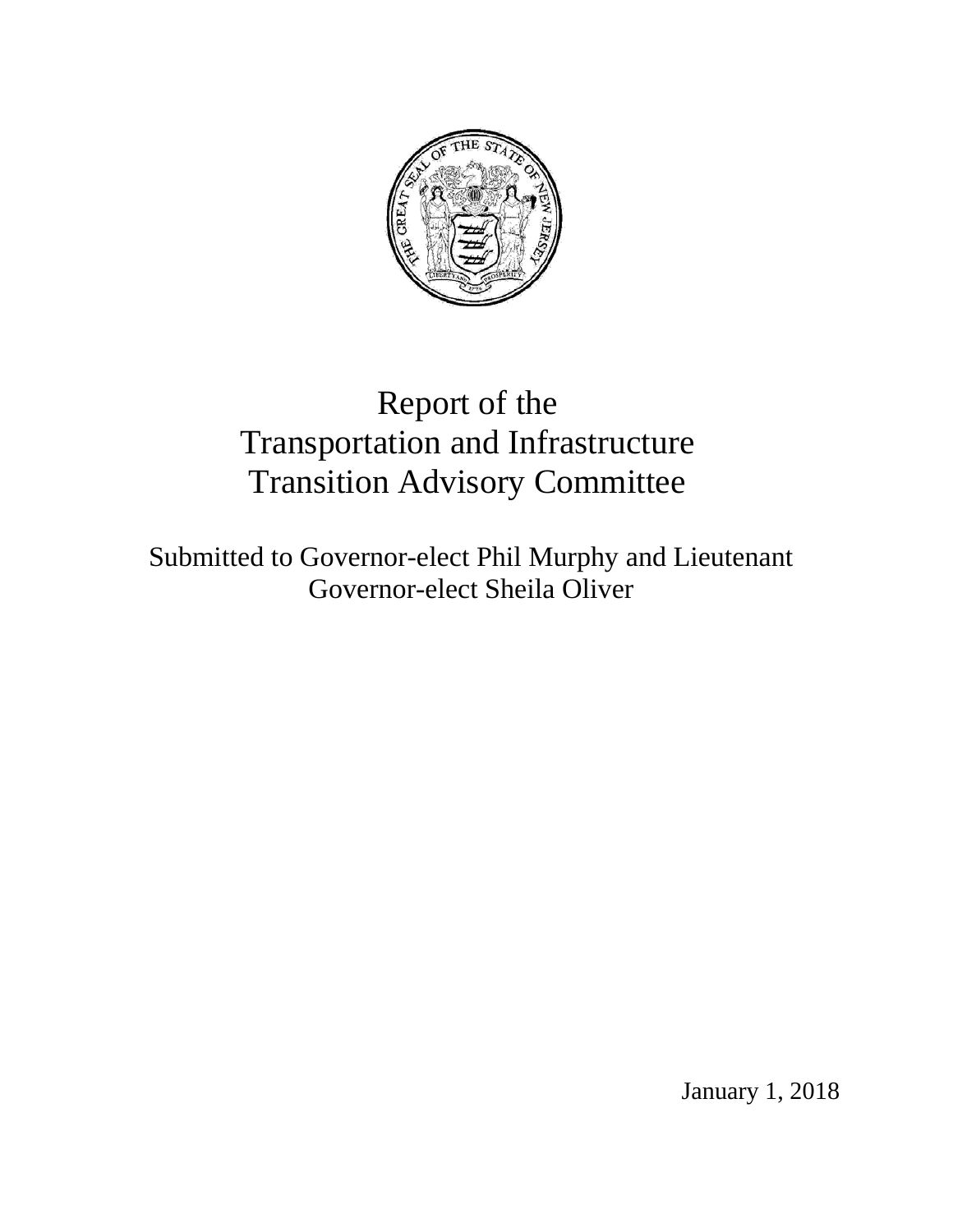## **EXECUTIVE SUMMARY**

The Transportation and Infrastructure Transition Advisory Committee recommends that the Governorelect consider the following recommendations to accomplish the top five key priorities:

- **I. Priority: Prioritize as a key administration objective the completion of the Gateway Tunnel and new Port Authority Bus Terminal projects**
	- i. Task a senior level individual within the Governor's Office to oversee the status of these projects on a day-to-day basis to signify the significance of these projects and allow for swift and aggressive action as situations arise
- **II. Priority: Assess financial condition of state transportation agencies, assess their capital and operating needs and resources and produce both a capital needs blueprint and an Action Plan for increasing operating funds to sufficient levels at NJ Transit and NJDOT** 
	- i. The Commissioner, in concert with the Treasurer, should be directed to provide, within 100 days:
		- An assessment of each agency's (NJDOT, NJ Transit, NJ Turnpike and the Port Authority of NY & NJ) financial (capital and operating) condition
		- Such an assessment should further determine the sufficiency of capital resources (Transportation Trust Fund, federal and other) expected to be available to meet state-of-good repair and high priority capital project needs; proposals for meeting any insufficiency and producing a cohesive, updated capital needs and resources blueprint, including a financing plan for construction of the Hudson-Bergen Light Rail onto the Northern Branch corridor and a plan for utilization of unused federal highway safety funds
		- Such an assessment should further produce an Action Plan on the operating needs and resources of NJ Transit and NJDOT from the General Fund or otherwise; identification of instability and insufficiency of resources for operations purposes for both NJ Transit and NJDOT, proposals for stabilizing and increasing to sufficient levels the operational resources of both NJ Transit and NJDOT, on a sustained basis

# **III. Priority: Improve service delivery and the enhancement of service to the public at reduced costs**

- i. Direct NJ Transit's Executive Director to conduct an evaluation and prepare an Action Plan, within 100 days, concerning the qualifications and performance at the executive and upper management levels and an inventory of vacant positions that have contributed to declines of service to the public
- ii. Legislation should be pursued that would: 1) provide flexibility for alternate delivery methods by all transportation agencies to be used; 2) strengthen and expand qualifications based selection for professional services procurement; and 3) provide for the use of innovative revenue options by our transportation agencies
- iii. Provide new leadership for promotion of road and rail safety and efficiency

# **IV. Priority: Appoint an emergency manager at New Jersey Transit tasked with bolstering the relationship with Amtrak**

- i. Appoint an emergency manager to oversee the global relationship with Amtrak and to ensure the state's interests are properly addressed
- **V. Priority: Emphasize transparency to improve customer experience and to demonstrate value of system investments**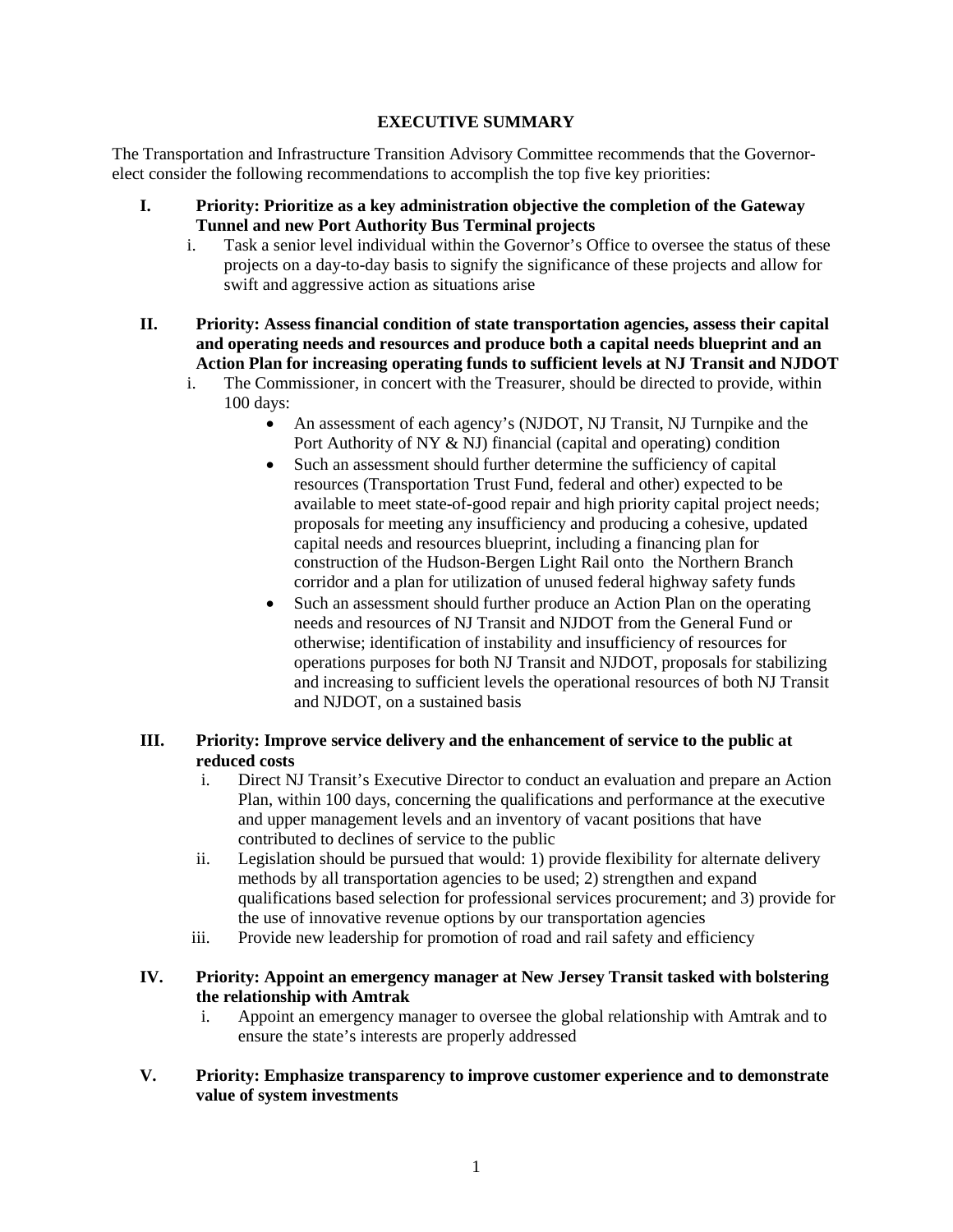- i. Direct all agency websites and apps be rebuilt to emphasize transparency through the creation of a project dashboard, streaming and archiving live proceedings, and providing real time information of public interest
- ii. Implement an electronic data records transfer system to expedite access to crash data across agencies and empower project planners and law enforcement agencies to effectively identify high risk areas and allocate resources effectively
- iii. Revitalize use of the Access Management Code permitting process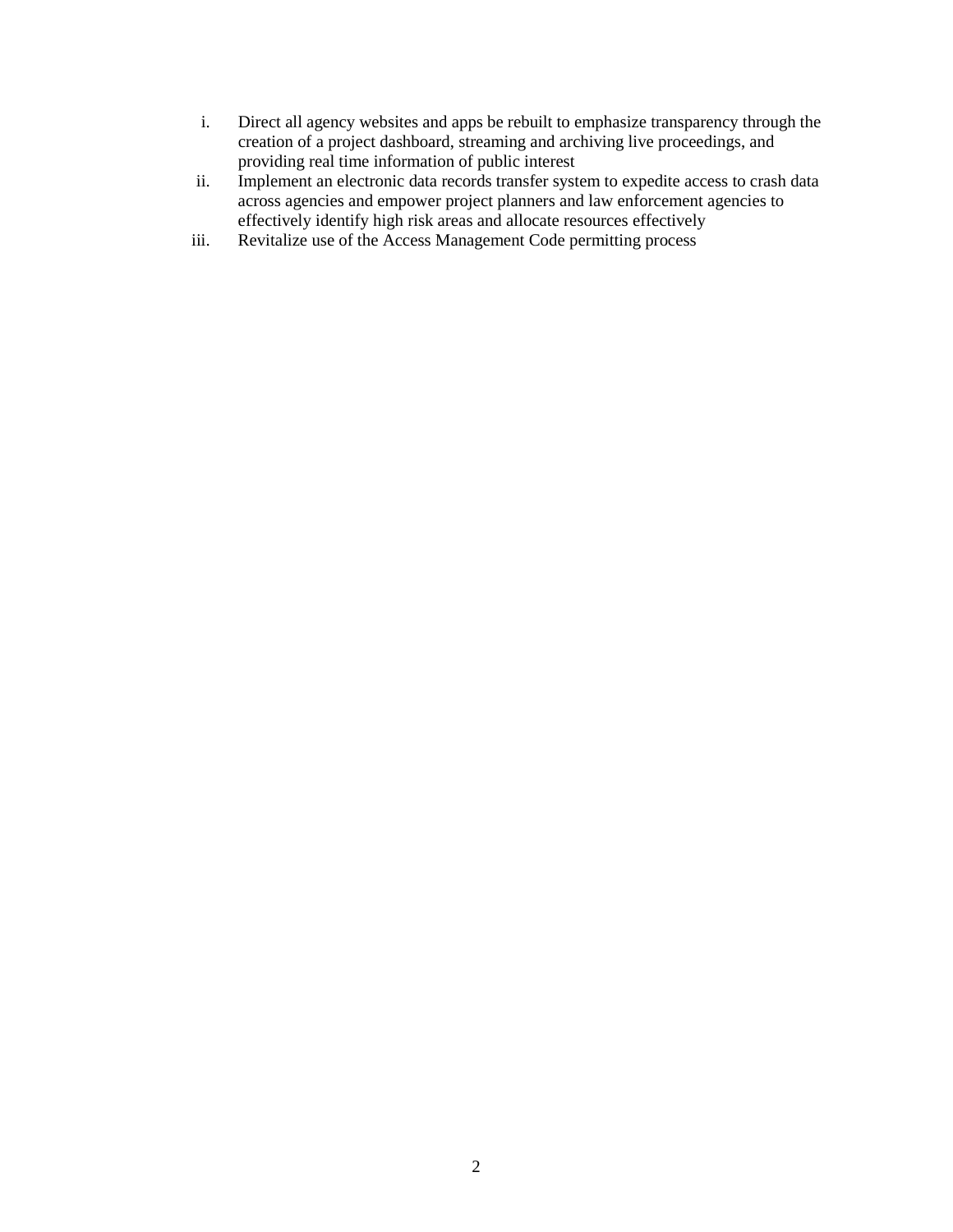#### **REPORT**

## **I. PRIORITY: PRIORITIZE AS A KEY ADMINISTRATION OBJECTIVE THE COMPLETION OF THE GATEWAY TUNNEL AND NEW PORT AUTHORITY BUS TERMINAL PROJECTS.**

# i. **Recommendation: Task a senior level individual within the Governor's Office to oversee the status of these projects on a day-to-day basis to signify the significance of these projects and allow for swift and aggressive action as situations arise**

There is a great need for a senior level person in the Governor's office to be in charge of monitoring developments for the Governor and acting on his behalf regarding the Gateway project. This need has been intensified by the apparent disavowal by the Trump administration of the project's three-way funding plan established under the Obama administration with the state of New Jersey and New York, as evidenced in an official letter from the Federal Transit Administration to Governors Andrew Cuomo and Chris Christie in late December. This response comes despite widespread understanding that a closure of the rail tunnels due to Superstorm Sandy damage, in conjunction with the inability to increase bus service into New York City through the Port Authority Bus Terminal, would be an economic catastrophe that would severely harm the regional economy and the entire Northeast.

These projects – Gateway and expansion of the Port Authority Bus Terminal – will serve as the most significant economic stimulus projects for New Jersey over the next 10 years. The benefits of a new tunnel and an expansion of the Port Authority Bus Terminal are well known, including shorter commute times, increased reliability, less roadway congestion, greenhouse gas emissions reductions, increasing the desirability of transit oriented development, increasing municipal and state tax revenues, and job creation from both the project itself and expansion of the economy.

#### **The Gateway Project**

The Obama administration recognized the importance and the repercussions of allowing trans-Hudson rail crossings to be placed in jeopardy. As a result, the Gateway project became the highest priority rail transit project nationally under President Obama's administration. The federal government committed to funding 50% of the project's costs. Now, the federal share and the use of federal loan funds by the states to satisfy their local share will have to be renegotiated.

This financing setback occurs at a most uncomfortable moment, while the region is in a race against time. The current 107-year-old tunnels suffered severe flooding damage from Superstorm Sandy. Unless engineers are able to begin major rehabilitation work on the current tubes, one or both could fail within the next decade. The closing of just one of those tunnels would cause a reduction in capacity of approximately 75%, with the number of peak hour trains reduced from 24 to six entering New York City.

While Phase 1 of Gateway moves through the environmental process, it is imperative that the entire project, including Phases 1 and 2, presses onward. Phase 1, the completion of the new tunnels followed by the rehabilitation of the existing tubes (a process that will last until at least 2030), will not significantly expand capacity for New Jersey commuters. It will result in going from two tubes to four, but does not result in expansion of platform space or more tracks at Penn Station New York. The completion of Phase 2 of the project, which would include the construction of additional tracks and platforms in New York City will allow for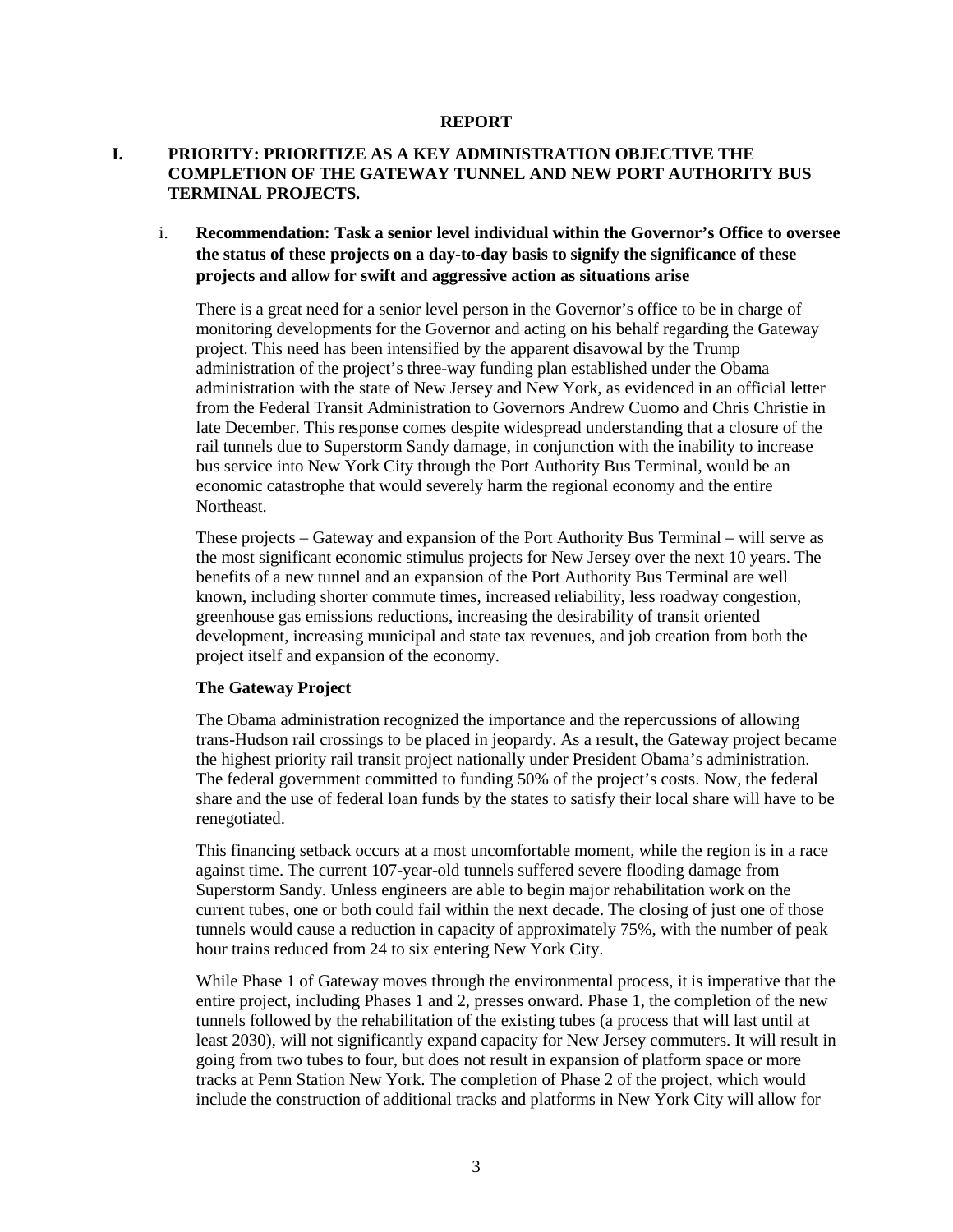more trains to operate across the Hudson at the same time. That is why in the long-term, this designated official's responsibility will be to ensure a continued focus on Gateway Phase 2.

#### **Expansion of the Port Authority Bus Terminal**

The Port Authority of NY & NJ Board of Commissioners has launched a draft Environmental Impact Study to guide how it can expand capacity for interstate bus traffic. Handling 230,000 riders each weekday, the Bus Terminal is the busiest of all the trans-Hudson public transit facilities. Interstate buses serve many areas of New Jersey and Rockland and Orange (NY) counties that are outside the influence of a commuter rail line.

The Bus Terminal is currently operating at full capacity during peak hours. Several years ago, bus congestion became so severe inside and around the Bus Terminal during the evening peak period that reliability was regularly compromised. After NJ Transit and Port Authority staff put into effect a number of operational changes to restore order temporarily, Port Authority staff instituted a bar on increasing evening peak hour departures. This bar recognized that the growth in usage of the existing facility cannot occur without commensurate investment in new capacity.

Two types of plans are being considered: the construction of a new terminal between Ninth and Eleventh Avenue south of  $W.40<sup>th</sup>$  Street (further from the current convenient subway connections) and a novel plan to expand bus operations to two new floors built on top of the terminal's current footprint. The planning process has been subjected to opposition from neighbors of the terminal. The State of New York has been resistant to setting aside large outlays for this project in the Port Authority's long-range capital budget.

The senior level administration official tasked with this job would have the full authority to engage with New York State, the Port Authority, New York City and, in the case of Gateway, the federal government, Amtrak, and the Gateway Program Development Corporation. Responsibilities would include making sure milestones are achieved, monitoring real-time funding conditions, developing recommendations to restructure funding approaches, ensuring New Jersey's planning needs are being met, and being in a position to brief the governor daily on any changing conditions. In light of challenging funding signals being sent by the Trump administration, the restructuring of finding arrangements will, initially, be the most critical for this senior level administration official. Engaging the congressional delegation for its support, so New Jersey speaks with one voice, will be important as well.

The ultimate goal of this recommendation is to provide the Governor with the information and tools to see these projects to completion. A major part of carrying out that objective will be the direct engagement of the Governor both publicly and privately to demonstrate that the completion of these projects is an administration priority.

In addition to the senior level official focusing on these projects daily and the governor's direct involvement, further steps will be required for this to be a success.

The State should consider an educational campaign for both Gateway and the Bus Terminal projects, by engaging the public and stakeholders on both sides of the river laying out the dire funding issues surrounding the projects, the economic importance to both states, and the perilous safety condition of the current tunnel. A campaign can show the potential decline in productivity of the businesses in New York, when their employees can no longer commute there, or the reduced revenues that will be seen without the foot traffic of New Jerseyans around New York City.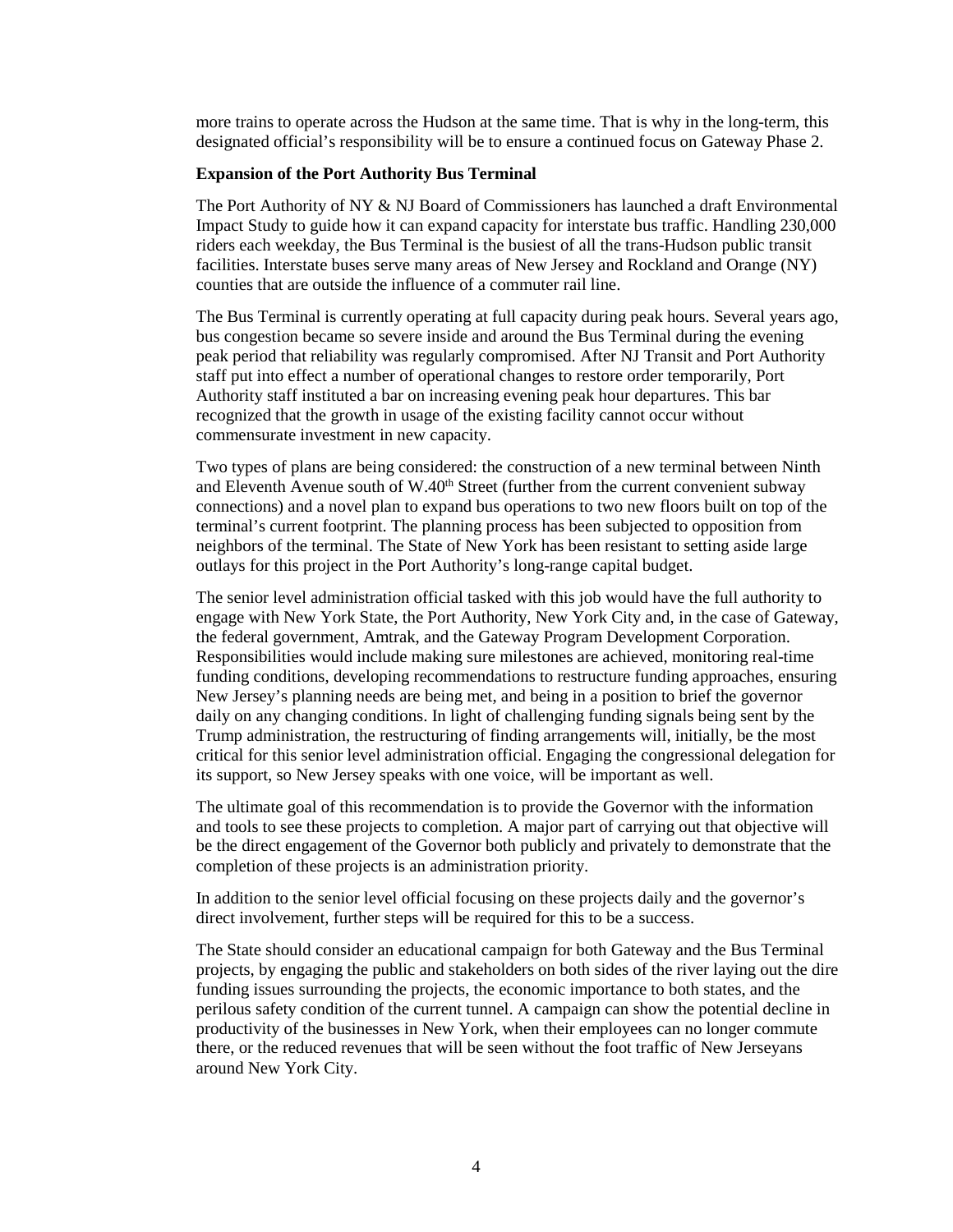The hard costs for each project themselves are substantial. Gateway, phases 1 and 2, are estimated to cost upwards of \$30 billion. Phase 1, the immediate focus, is estimated to cost \$12.7 billion. In late 2016 Senators Booker and Schumer arranged a funding framework for the project by which the federal government would pay 50% of the total project and the states of New Jersey and New York would each contribute 25% each. In late 2017, proposals were announced by Governors Christie and Cuomo, detailing how their respective states would fund their portions of phase 1 under the Obama administration approved structure. Governor Christie offered that New Jersey would begin charging a fee on rail trips in and out of New York that would escalate over time to cover \$1.9 billion in funding, while New York will use general fund allocations over a 35-year span to cover \$1.75 billion in borrowed funding. These funds, in addition to the Port Authority contributing \$1.9 billion, total \$5.5 billion for the project, leaving the remaining amount to be funded by federal dollars. As noted above, the Trump administration has officially rejected this funding plan denying that any agreement exists.

The cost of the new Port Authority Bus Terminal has varied widely as building concepts have evolved. Further detail on cost estimates will be forthcoming from the Draft Environmental Impact Study. Currently, the Port Authority of New York and Jersey's 10-year Capital Plan has committed \$3.5 billion to the project, of which \$0.5 million are proposed to be obtained from a federal grant.

# **II. PRIORITY: ASSESS FINANCIAL CONDITION OF STATE TRANSPORTATION AGENCIES, ASSESS THEIR CAPITAL AND OPERATING NEEDS AND RESOURCES AND PRODUCE BOTH A CAPITAL NEEDS BLUEPRINT AND AN ACTION PLAN FOR INCREASING OPERATING FUNDS TO SUFFICIENT LEVELS AT NJ TRANSIT AND NJDOT**

## **i. Recommendation: The Department of Transportation Commissioner, in concert with the Treasurer, should be directed to provide, within 100 days:**

- An assessment of each agency's (NJDOT, NJ Transit, NJ Turnpike and the Port Authority of NY & NJ) financial (capital and operating) condition;
- Such an assessment should further determine the sufficiency of capital resources (Transportation Trust Fund, federal and other) expected to be available to meet stateof-good repair and high priority capital project needs; proposals for meeting any insufficiency and producing a cohesive, updated capital needs and resources blueprint, including a financing plan for construction of the Hudson-Bergen Light Rail onto the Northern Branch corridor and a plan for utilization of unused federal highway safety funds;
- Such an assessment should further produce an Action Plan on the operating needs and resources of NJ Transit and NJDOT from the General Fund or otherwise; identification of instability and insufficiency of resources for operations purposes for both NJ Transit and NJDOT, proposals for stabilizing and increasing to sufficient levels the operational resources of both NJ Transit and NJDOT, on a sustained basis.

Two of the greatest transportation challenges confronting Governor-elect Murphy are meeting expectations for long-deferred capital projects with limited financial resources and finding a way to stabilize the funding of NJ Transit's annual operating budget. Sorting out these issues early in the administration will provide the public with an honest assessment of what can be done and the administration's new transportation leadership with a realistic pathway forward.

From 2010 forward, the state's Transportation Trust Fund was functioning at a reduced level, resulting in many larger projects being held back from implementation. Legislation passed last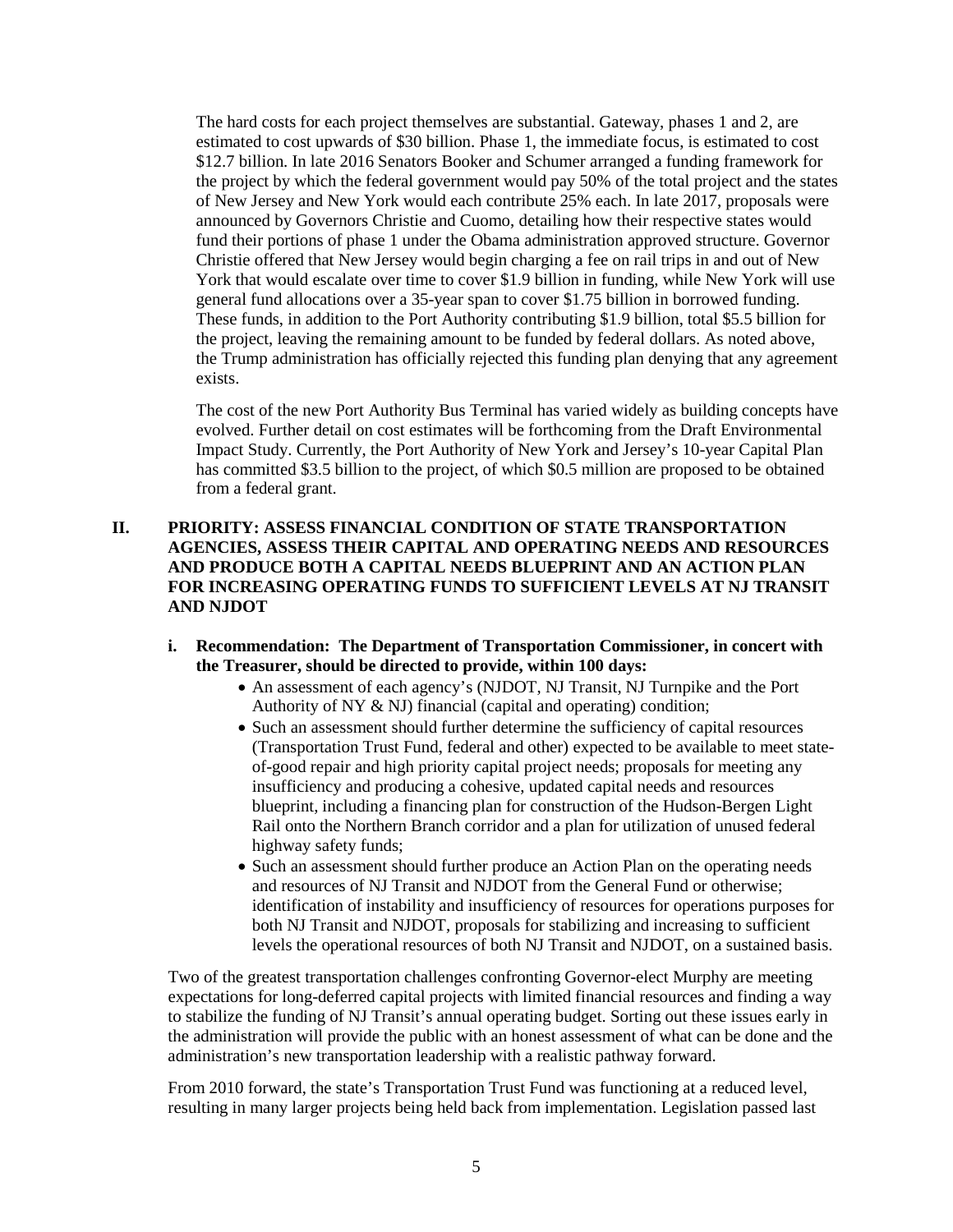fall, increased the size of the State's contribution to its annual transportation capital program from \$1.3 billion to \$2 billion per year. However, funding for all the state's transportation needs cannot be met by this amount. Approximately seven cents of the 23-cent gas tax increase are dedicated to paying debt service accumulated since 2010 on bonds issued by the Trust Fund that were not backed by a revenue stream. The Trust Fund annual amount set aside for local aid projects has been doubled, further hampering funding for public transit. And projects that could grow our public transit system are vying for limited funds with state-of-good repair needs across the state's highway and transit systems.

A priority "New Start" project for the next administration would be the extension of the Hudson-Bergen Light Rail Line onto the Northern Branch Corridor in Bergen County. Also in the queue are the Glassboro-to-Camden diesel light rail line; the Hudson-Bergen Light Rail West Side Line extension over Route 440 in Jersey City; the Mid-Line Loop to serve a new North Brunswick station on the Northeast Corridor; and two long-standing Raritan Valley Line projects, the Hunter interlocking overpass and a third track for the Aldene to Hunter segment. Under the best of circumstances, it is doubtful the Transportation Trust Fund, augmented by federal funds, can realize many of these promising projects without new revenue sources.

Over-arching this competition are two potential threats being posed by the Trump administration. The first is its apparent disavowal of the Gateway project funding principles and structure negotiated by the states of New Jersey and New York with the Obama administration. The outcome of this revision process could force New Jersey to use unknown amounts of Transportation Trust Fund dollars to plug urgent gaps in Gateway project financing. The second threat is the Trump administration's stated intent to terminate the "New Starts" capital assistance program on which proponents of the Northern Branch light rail project were counting. At this point, it is unknown whether any "infrastructure" initiative advanced by the Trump administration will be enacted, and, if it is, whether it will benefit New Jersey's capital agenda, directly or indirectly.

## **Operating budget**

In recent years the operating budgets of NJ Transit and NJ DOT have been seriously squeezed. In the last decade, NJ Transit drew as much as \$350 million from the State's General Fund. In fiscal year 2016, that amount was reduced by more than 90%.

Sharp cutbacks have taken a toll on each agency's staff. At NJ Transit, numerous highly qualified personnel have departed for other transit agencies which have been able to offer higher salaries. Maintenance of rolling stock has also suffered; NJ Transit's average distance between rail rolling stock failures lags its peers. At NJ DOT, staff shortages have occurred and permanent positions have been left vacant due to salary compression. Employees have been denied professional development opportunities and even had their voicemail services removed.

In both cases, techniques have been used to transfer federal capital funds into operating purposes. An obvious case is the approximately \$300 million dollars in federal transit rehabilitation funds that annually have been used for "preventive maintenance" purposes that are officially accounted for as "operating" expenses. Similarly, the federal highway capital program is raided for activities such as cleaning of drainage systems.

As NJ Transit has lost ground in the annual competition for access to the General Fund, its funding has become less stable. For a number of years it benefited from an annual transfer of \$295 million from Turnpike Authority revenues. For the past two years that number has shrunk to \$204 million per year, as the Turnpike Authority leadership deemed it could not afford the previous high contribution level. Similarly, amounts of \$62 million and \$82 million have been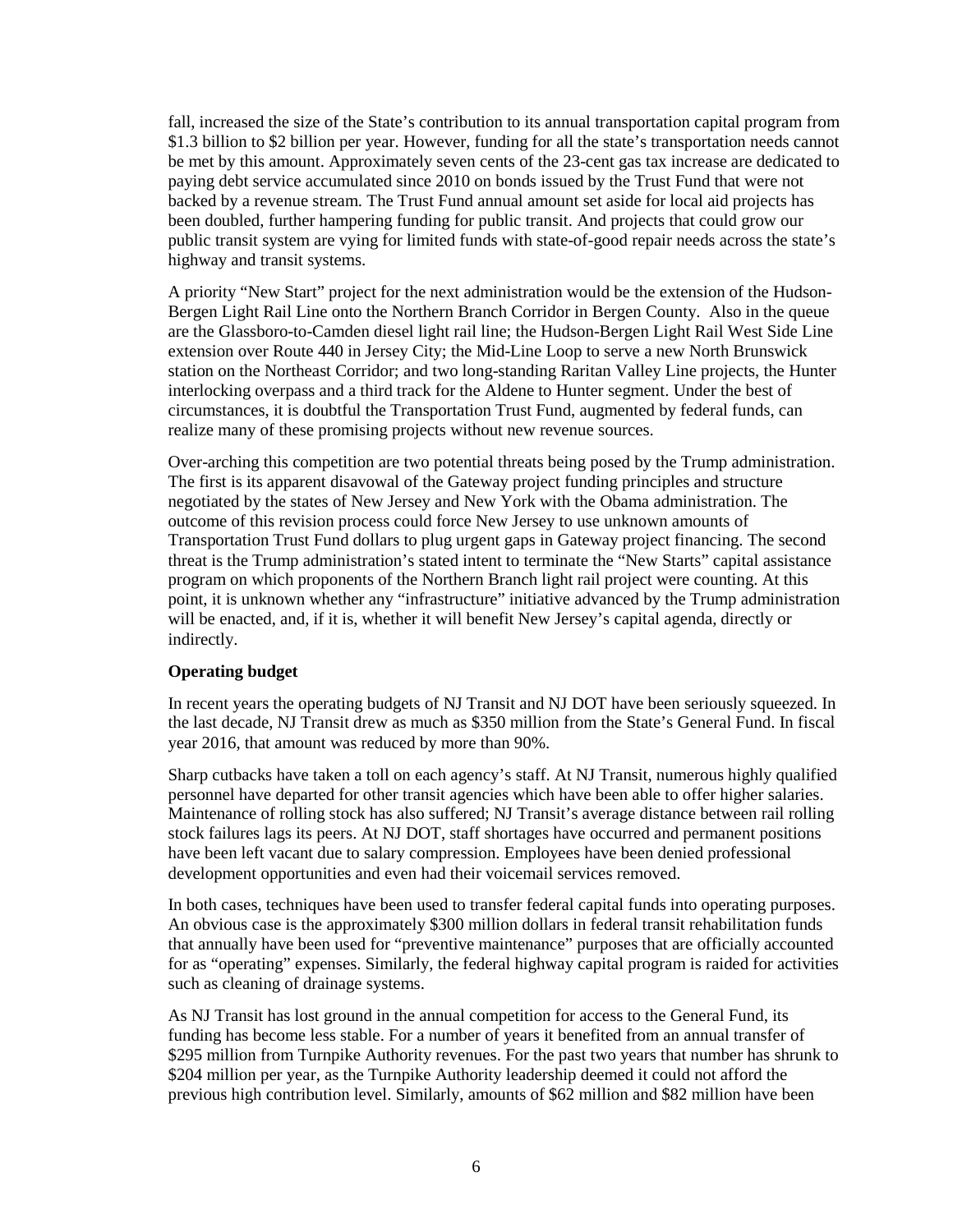diverted from the Clean Energy Fund to the NJ Transit operating budget. With respect to these two external revenue sources, NJ Transit managers cannot anticipate from year to year what their contribution might be to the NJ Transit operating budget.

The proposed assessment should result in an Action Plan which addresses budget shortfalls and innovative ways to finance transportation needs in the state.

### **III. PRIORITY: IMPROVE SERVICE DELIVERY AND THE ENHANCEMENT OF SERVICE TO THE PUBLIC AT REDUCED COSTS**

i. **Recommendation: Direct NJ Transit's Executive Director to conduct an evaluation and prepare an Action Plan, within 100 days, concerning the qualifications and performance at the executive and upper management levels and an inventory of vacant positions that have contributed to declines of service to the public** 

For many years since its founding in 1979, NJ Transit served as a model public transit agency, winning numerous awards by transit's national trade association and serving as a training ground for transit executives throughout the nation. Its personnel and financial treatment at the hands of the Christie administration has led to canceled trains, equipment failures, safety citations, a fatal train accident, loss of dozens of experienced supervisory personnel, and locomotive engineers, and low employee morale.

A recent NorthJersey.com article documented a pattern of NJ Transit hiring of persons since 2014 at high salaries who did not appear qualified for their positions.

After the issuance of federal rail safety citations and the September 2016 crash at Hoboken Terminal, NJ Transit's Executive Director acknowledged that numbers of authorized safety inspector positions were vacant. This year, trains were canceled as a dispute raged between NJ Transit management and the Brotherhood of Locomotive Engineers about the adequacy of locomotive engineer rosters and of the engineer's training program. Meanwhile, it has been reported that NJ Transit lost train engineers to MTA's Metro North Railroad, because Metro North is able to pay higher wages.

The Governor-elect should order an intensive review of staff qualifications, performance, and salaries among those serving at NJ Transit's executive and upper management levels. It will also examine staff vacancies and report on steps being taken to fill them.

## ii. **Recommendation**: **Endorse legislation to: 1) provide flexibility for alternate delivery methods by all transportation agencies to be used; 2) strengthen and expand qualifications based selection for professional services procurement; and 3) provide for the use of innovative revenue options by our transportation agencies**

The transportation and infrastructure needs of the state are growing at a time when budget dollars are constrained. If New Jersey desires a world-class transportation system, then we must provide the agencies with the tools necessary to reduce costs, generate revenue, and efficiently start and complete projects. The delivery of transportation services is not a onesize-fits-all undertaking. Projects come in different sizes, with different challenges, stakeholders, and available resources. This is why we must allow our agencies to have every possible option to execute their mandates.

The State must enable its transportation agencies to use innovative and effective methods to get large scale projects started and reduce long term costs. Large scale projects across the country are being built under alternative contract forms that have expedited construction and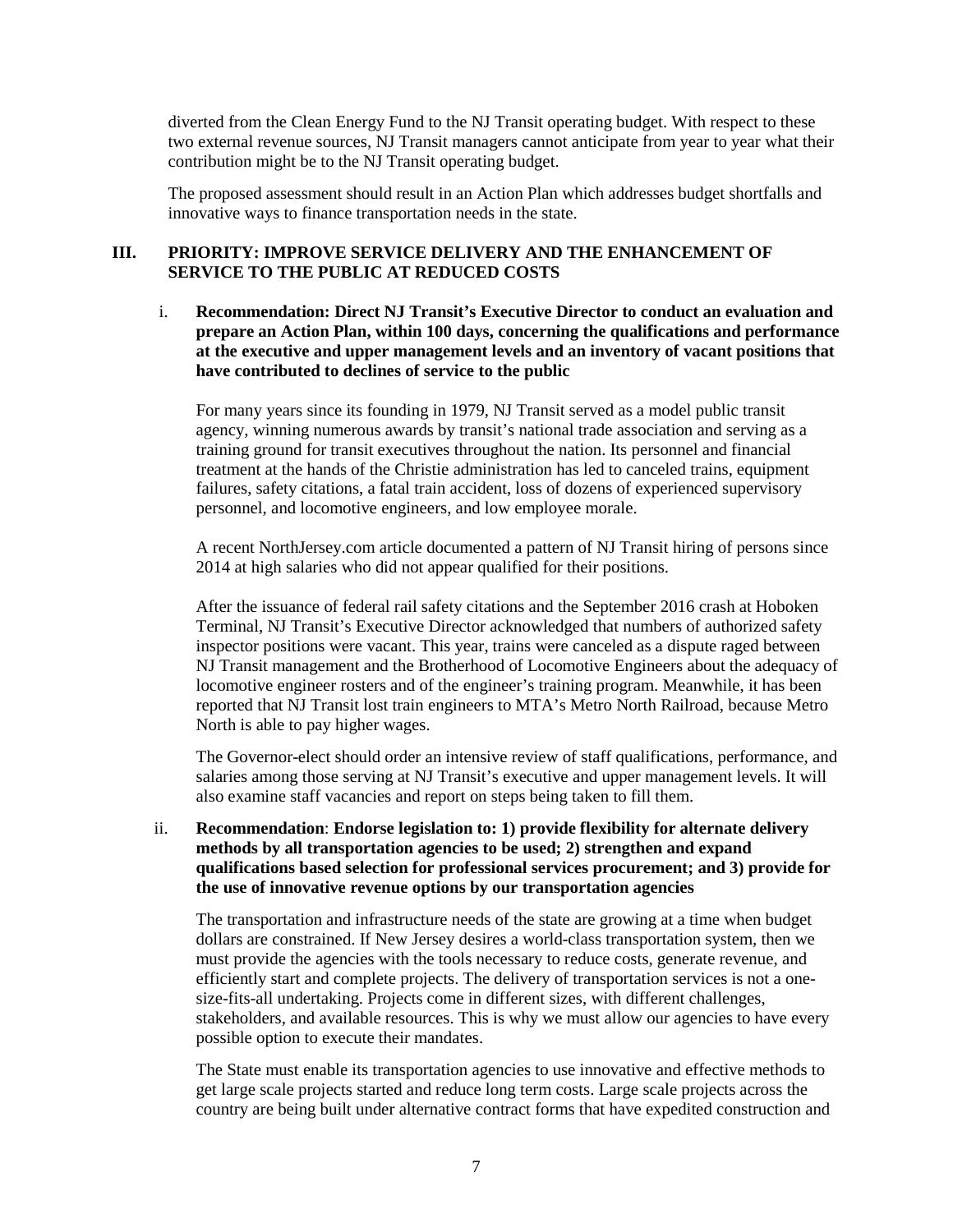reduced costs. Other methods being used successfully in the country are projects taking place under public-private-partnership agreements. There are too many projects that need funding and there is underutilized private capital available that could fill this need. Jumpstarting projects through this method, and others, means more economic activity taking place, more jobs, and delivering on services the public desires.

We must also begin to look at the long-term costs of projects. Too often, to save money in the short-term, contracts are awarded without significant regard to qualification and expertise. While this may mean a lower price today, it routinely means higher costs tomorrow through increased claims, change orders, and construction delays. This should be addressed through legislation strengthening qualifications-based selection for professional services procurement.

A fact of service delivery is that one must have the funding resources to provide it. All across the state, public investment in transportation infrastructure has created direct and measurable benefits for the private sector. Currently, the Municipal Land Use Law constrains the ability to account for these public investments that others are using to generate vast revenues. The Municipal Land Use Law should be reviewed to permit flexibility to the state and municipalities to explore alternate revenue sources from entities directly benefitting from the investments made to the transportation system. This would not only help the state and municipalities pay for necessary projects but would also assist in maintaining a state-of-goodrepair on transportation infrastructure that will help increase home and land values and further sustain the benefits to the private entities long term as well.

Value capture financing is another tool that should be explored to support public and private investment in transportation infrastructure. The State, either through legislation or working directly with the private sector, would require a payment in return for the value that the publicly financed transportation infrastructure investment is generating for the private entity. Another potential area to explore, in the same vein as value capture financing and seldom used in New Jersey, would be to engage municipalities in tax incremental financing plans. These agreements must be done carefully and protect all involved, however, they can play a role in getting dormant projects started and completed. The anticipated increase in property values and increased tax collections over a predetermined amount of time would have a portion placed into a dedicated fund, which would then be used to fund the project.

Providing new tools are just part of the answer. An emphasis must also be placed on abilities the agencies do have, and can control right now, but have not fully capitalized on. New Jersey Transit has some of the most valuable real estate and air rights in New Jersey, and a captive audience of thousands at some of its stations each day. An aggressive plan should be put in place to make sure the agency is maximizing potential concession and advertising agreements and is using their land efficiently in conjunction with municipalities and developers to increase revenue.

#### iii. **Recommendation: Provide new leadership for promotion of road and rail safety and efficiency**

Enhancement of service to the public is also the ability to provide for the safety and wellbeing of the state's residents across all modes of transportation. Filling the position of Director of Highway Traffic Safety will enable the state to implement proven behavioral counter measures in support of the Zero Fatalities goal. Additionally, New Jersey gave back approximately \$20 million in federal safety infrastructure funding this past year, due to a lack of prioritization and coordination in establishing projects for its use. This is lost money the state cannot afford to give away. The commissioner should task a senior level individual with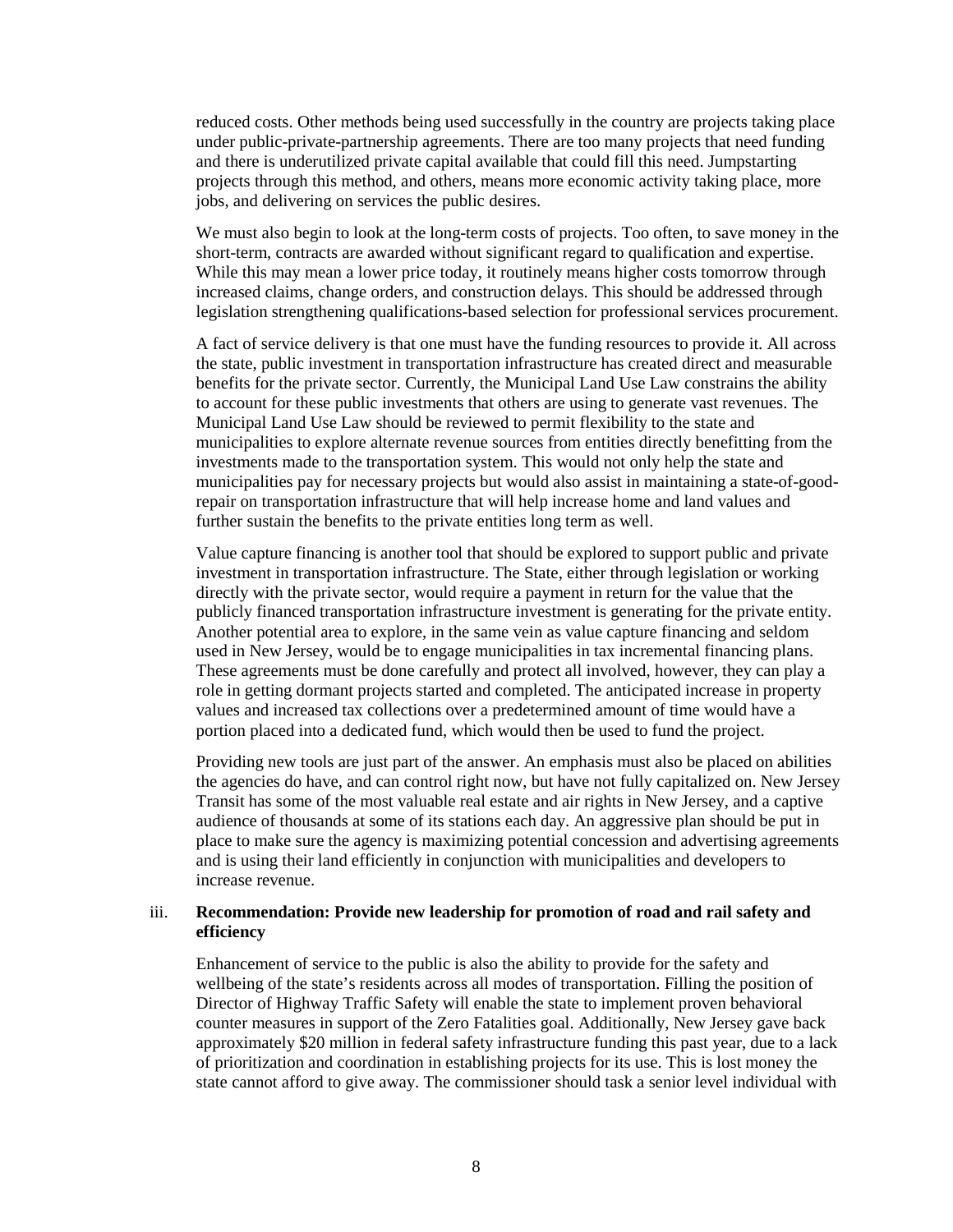overseeing this program to make sure the funds are used and necessary projects are undertaken, and no funding is left on the table.

Another focus for the leadership of NJ Transit must be the deployment of positive train control technology throughout New Jersey Transit's system. This technology has been mandated by Congress and all the states must have it fully installed by December 31, 2018. According to a recent report, New Jersey Transit has equipped just 25 of its 440 railcars for the technology, installed 24 of its 124 towers that need it, and have provided training to 137 of its 1,100 employees that need it. To date, none of the 326 miles of track under its control have the system in operation. Failure to meet the deadline, and in the absence of a second federal extension, New Jersey Transit faces fines of up to \$25,000 per day for each violation.

Another technology that deserves executive attention is the expanded deployment of adaptive traffic signaling. Its deployment in urban centers and critical corridors would improve congestion and reduce commuting times.

Implementation will require outreach to the legislature and engagement with municipalities and other key stakeholders who fear changes to the status quo. Part of this engagement must be illustrating how these changes will produce more projects being undertaken system wide and increase the value of assets for all parties involved.

Costs: The costs associated with most of these recommendations are minimal and have the potential to provide long term savings. Opening up potential new revenue streams will further reduce costs associated with these recommendations and others throughout the report. A potential high cost to the state will be the fines New Jersey Transit must pay if the agency does not meet the deadline to install the positive train control system.

# **IV. PRIORITY: APPOINT AN EMERGENCY MANAGER AT NEW JERSEY TRANSIT TASKED WITH BOLSTERING THE RELATIONSHIP WITH AMTRAK**

#### **i. Recommendation: Appoint an emergency manager to oversee the global relationship with Amtrak and to ensure the state's interests are properly addressed**

New Jersey leases the right to operate on Amtrak's tracks. Part of this lease is the expectation that Amtrak will keep their system in a state-of-good-repair. However, often New Jersey Transit and its 200,000 daily commuters suffer from delays caused by Amtrak.

The emergency manager would be charged with several negotiable aspects to the New Jersey Transit – Amtrak relationship.

First, New Jersey Transit is withholding \$120 million in lease payments for Amtrak's failure to keep the system at an acceptable level. The emergency manager will need to put a plan in place outlining the conditions that need to be met by Amtrak before the \$120 million is transferred over to them. Furthermore, as part of future payments, additional measurable performance objectives should be created that Amtrak must meet to receive payments.

Second, the emergency manager would work with Amtrak on day-to-day operations, safety programs, and cost responsibilities.

Third, the emergency manager would determine where the cost allocations in New Jersey Transit's Northeast Corridor agreement with Amtrak should be revisited. In addition, the emergency manager would engage Amtrak to work towards an arrangement to allow New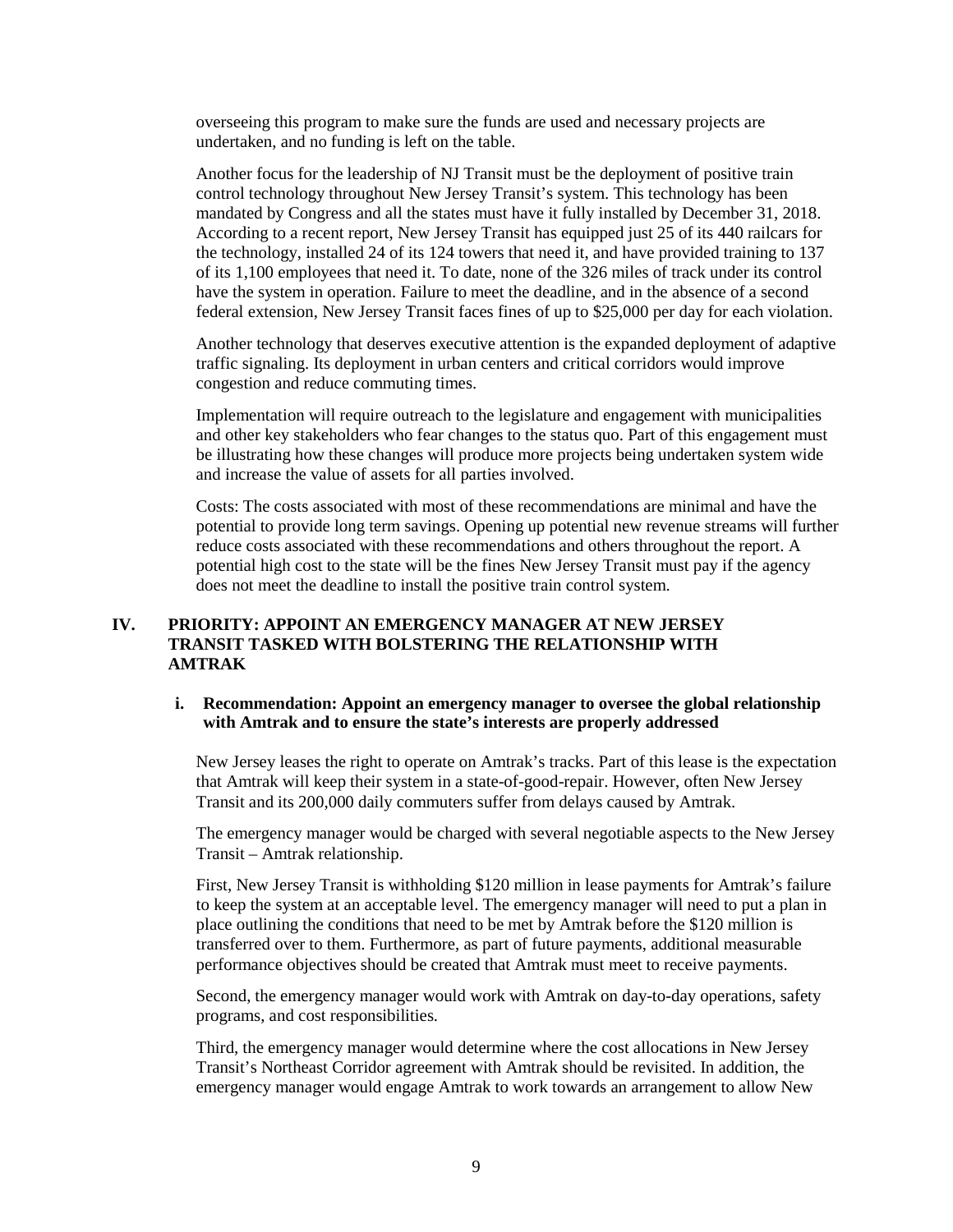Jersey Transit to have a broader role in management of the Northeast Corridor, including Penn Station, New York.

Lastly, in conjunction with the Governor, the emergency manager would reengage the transit agencies from the states along the Northeast Corridor line to initiate a working group that would combine the advocacy powers of the states to press Amtrak for system improvements.

To implement this, an individual with a deep knowledge of New Jersey Transit and its symbiotic relationship with Amtrak will need to be identified and empowered to carry out the needed objectives of the emergency manager. It may be best for the executive director of NJ Transit to assume the proposed emergency manager's responsibilities as well.

Costs: There will be a cost when New Jersey Transit eventually pays Amtrak the owed \$120 million. Hopefully, the emergency manager will ultimately improve customer delivery and service and create long-term savings through the greater role New Jersey Transit would have in planning and operations of the Northeast Corridor line.

### **V. PRIORITY: EMPHASIZE TRANSPARENCY TO IMPROVE CUSTOMER EXPERIENCE AND TO DEMONSTRATE VALUE OF SYSTEM INVESTMENTS**

## **i. Recommendation**: **Direct all agency websites and apps be rebuilt to emphasize transparency through streaming and archiving live proceedings, the creation of a project dashboard, and providing real time information of public interest.**

The increase in transparency of agency websites and apps will lead to increased accountability and eventually a greater trust among the public that their tax and fare dollars are being spent wisely to bolster the system.

Too often, major decisions take place behind closed doors and even when agency boards do meet in public, those meetings tend to be difficult for the average citizen to attend. The improvements should enable citizens to live stream all board meetings and access archived hearings as well.

In addition to the streaming and archiving of board meetings, the public deserves to know where their dollars are going. The most visible sign to residents of improvements in the transportation system are the various projects around the state that they know they are funding. A project dashboard should be created to allow easy access to project information such as the scope of each project, the amount of money allocated, construction timelines and delays, and real-time expenditures that have taken place on the project. The project dashboard would provide a forum for the state to build trust and accountability with the public. The public knows the fares, tolls and taxes they pay for the system and this will provide a detailed look into what they are getting for it.

Building trust with the public will also entail providing information that customers of the system need to plan their commutes. Upgrades should include the ability for customers to easily access route specific on-time performance for all transit routes, real-time transit and traffic incidents and delays, and safety data detailing crash and fatality information, by route, for all modes of transportation.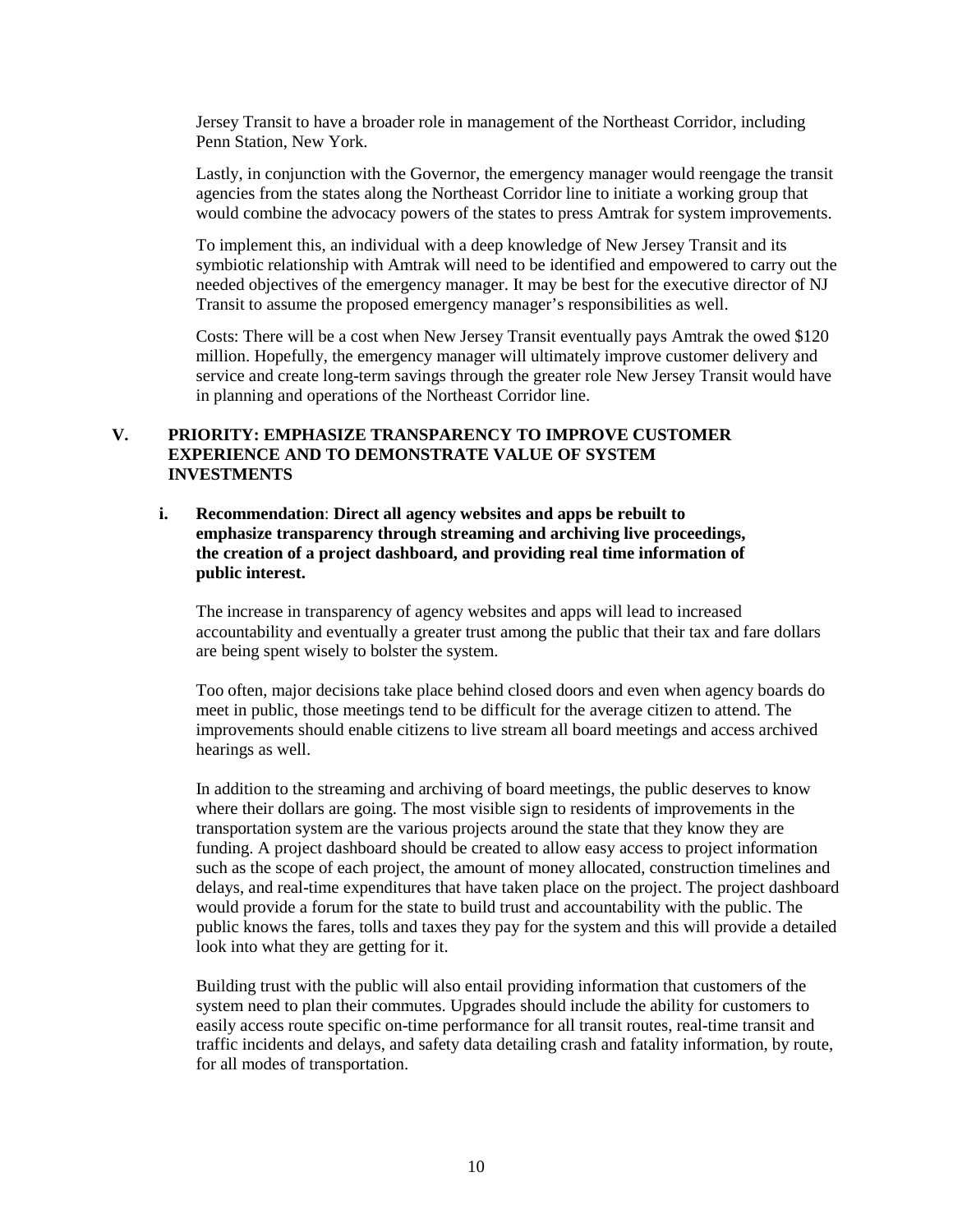**ii. Recommendation**: **Implement an electronic data records transfer system to expedite access to crash data across agencies and empower project planners and law enforcement agencies to effectively identify high risk areas and allocate resources effectively.**

The State will need to take further steps to provide some of the information the public deserves to know. Implementation of an electronic records data transfer system will enable incident reports to seamlessly be transferred across agencies and uploaded for the public. This information is not only helpful to customers to plan their day, but also this system would be able to detail improvements that have been made to high risk locations by the data comparison that can easily be carried out after safety infrastructure improvements take place and reallocation of law enforcement resources have been applied.

The State will need to take steps to review the Department of Transportation's relationship with the Office of Information Technology and require that a greater focus is placed on the Department's systems. Additionally, New Jersey can review how other states are already offering these services and use their experiences as a guide on upgrading the systems. Finally, the state should take steps to revitalize use of the Access Management Code permitting process.

Costs: There will be costs to pursuing these recommendations as there are with any technology overhaul.